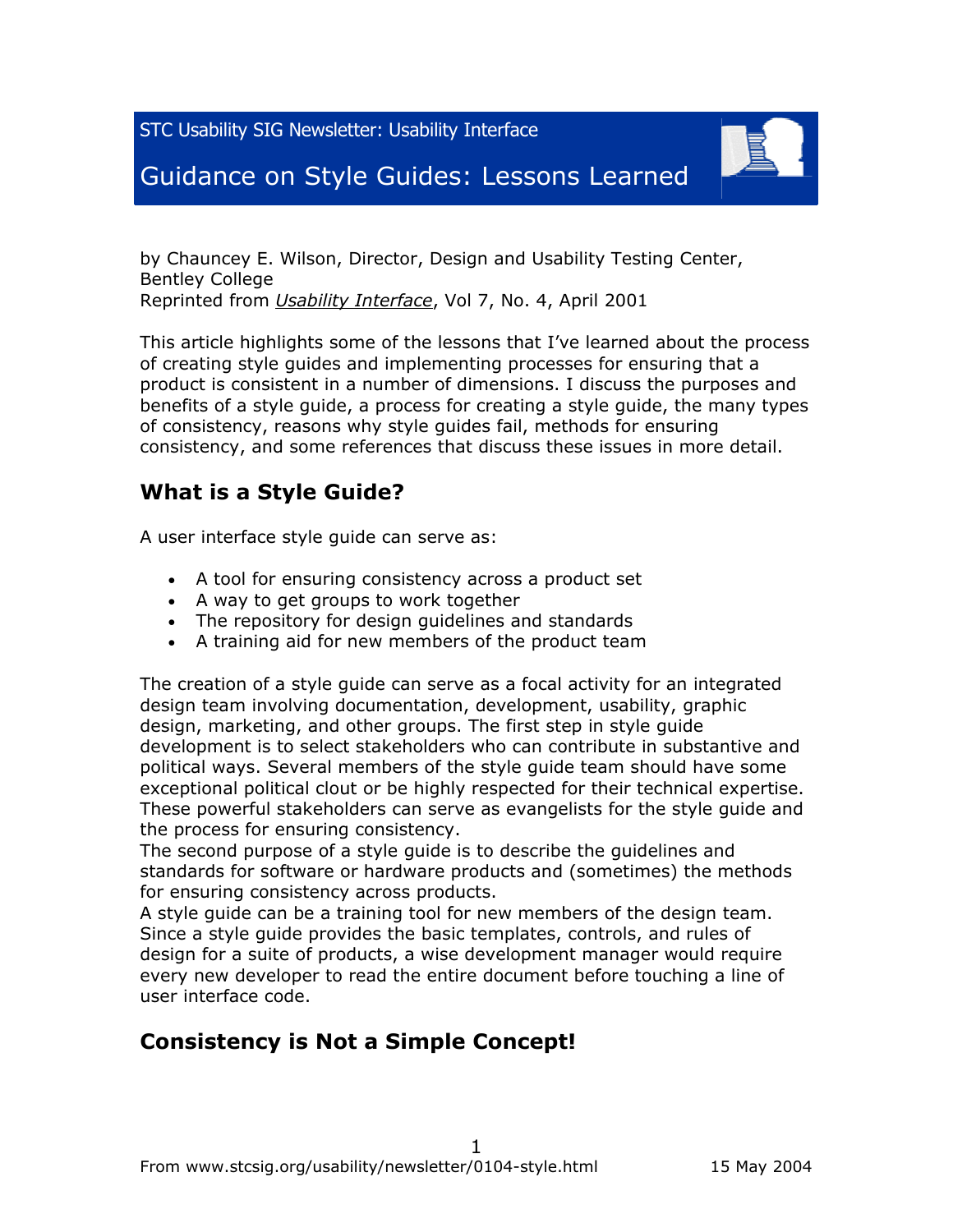The goal of all style guides is to enforce consistency across a set of products. Part of the early design of a style guide should be a discussion of the term "consistency." Consistency is a complex concept.

The following is a list of the different types of consistency that should be considered:

- Consistency with user expectations
- Consistency across applications that are related
- Consistency across applications that are not related but come from the same company
- Consistency with multiple style guides (note that there are often multiple style guides–the corporate logo/trademark style guide is a common one)
- Consistency with de facto standards (for example the use of blue links to denote unvisited links)
- Consistency of terminology
- Consistency of interaction (same keyboard activation methods throughout–everyone uses the same tree control and it is programmed consistently)
- Visual consistency (general GUI layout)
- Consistency between pages/dialogs/windows
- Consistency within pages/dialogs/windows
- Icon consistency
- Error message consistency

You can also define consistency as the number of if-then rules required to explain a part of a GUI or Web interface. Take the example of Microsoft Paint. The object tool bar works pretty consistently-if you click on an item, then you can draw. The toolbar in Microsoft Word has many more rules. The following are some of the Word rules for interaction with the tool bar:

- If you click on a command button then you will get an immediate command.
- If you click on an icon with a visual area inside the icon then you get a menu.
- If you click and hold in the table icon then you display an expanding table object.

The object toolbar in Paint is more consistent because it requires one rule versus many rules in Word. Try this if-then exercise on a small part of a web site or GUI application and you will get a sense of how consistent the product will be to the user.

## **Benefits of a Style Guide**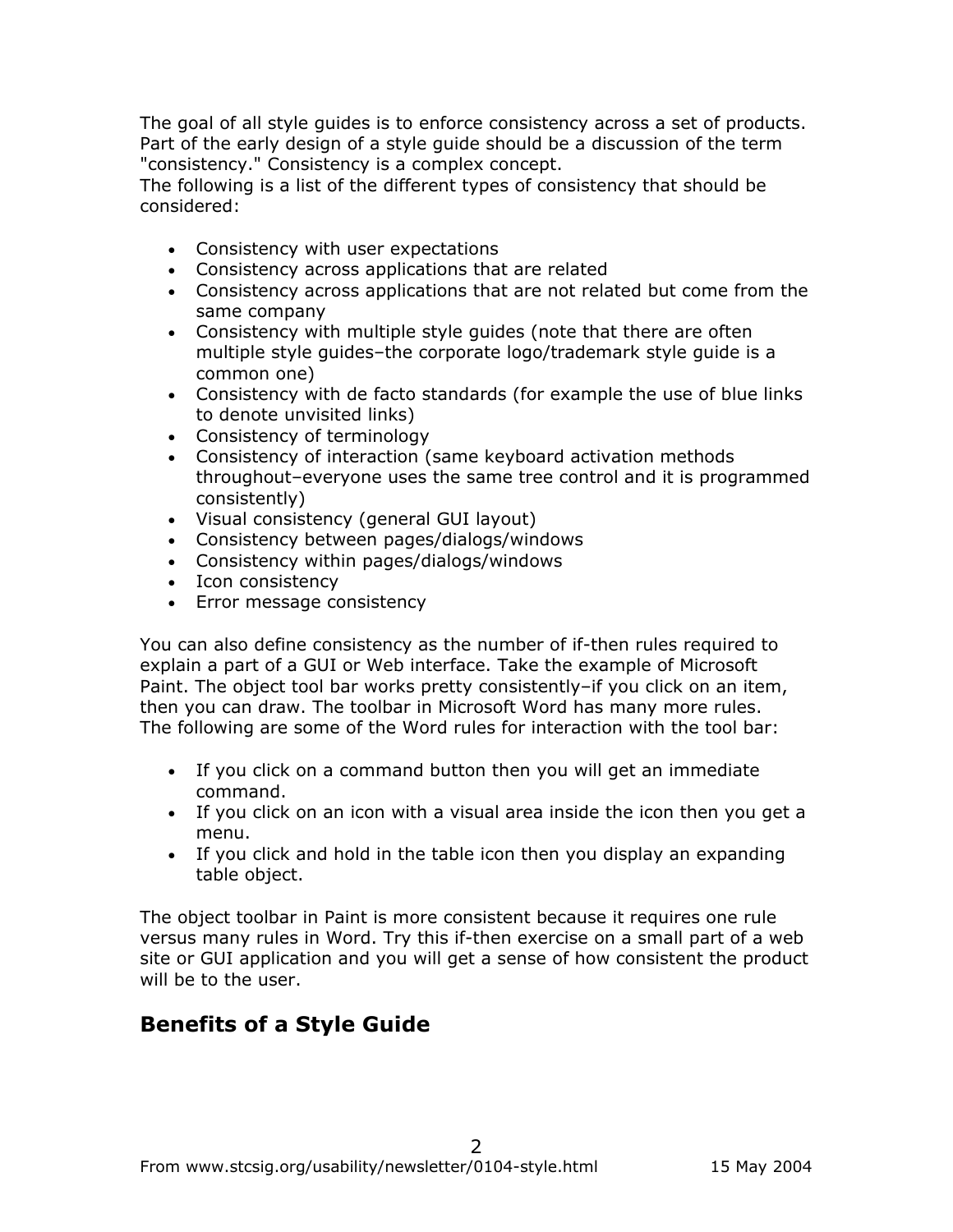Gale (1996) provides a list of benefits from different perspectives. This list can be useful for justifying the time and money spent on a style guide. Gale's main benefits are listed below:

| <b>End Users</b>                        | Developers                                | <b>Business Team</b>                                                                  |
|-----------------------------------------|-------------------------------------------|---------------------------------------------------------------------------------------|
| Reduced errors                          | Maintain control over look<br>and feel    | Produce usable systems that<br>reduce support costs and<br>increase user satisfaction |
| Less frustration                        | Minimize re-invention                     | Increase market awareness                                                             |
| Increased morale                        | Capitalize on learning                    | Increase product awareness                                                            |
| Improved efficiency                     | Enable production of<br>reusable software | Reduce training costs                                                                 |
| Increased confidence                    | Reduce development time                   | Improve staff retention                                                               |
| Reduced resistance to new<br>technology | Reduce arbitrary design<br>decisions      | Increase user acceptance of<br>new systems                                            |

# **Support for a Style Guide**

The design and implementation of a user interface style guide requires bottom-up support from developers and mid-level managers who have responsibility for implementing the style recommendations. To get bottom-up support, it is important to have top-down support from senior management. A good way to ensure that you get bottom-up support is to:

- Have the senior management make the style guide a corporate (or division) priority.
- Include style guide development and consistency goals into management objectives.
- Get senior management to support the use of the corporate style guide periodically at senior management reviews.

# **How to Create a Style Guide**

The basic steps for creating and implementing a style guide are below. The keys to success are a good requirements process, a dedicated team of stakeholders, and iterative design and testing as the style guide evolves. Human Factors International publishes a good pamphlet that covers the style guide process well. You can view an online version at www.humanfactors.com/downloads/guistandards.pdf. The following is my version of a process for creating a style guide.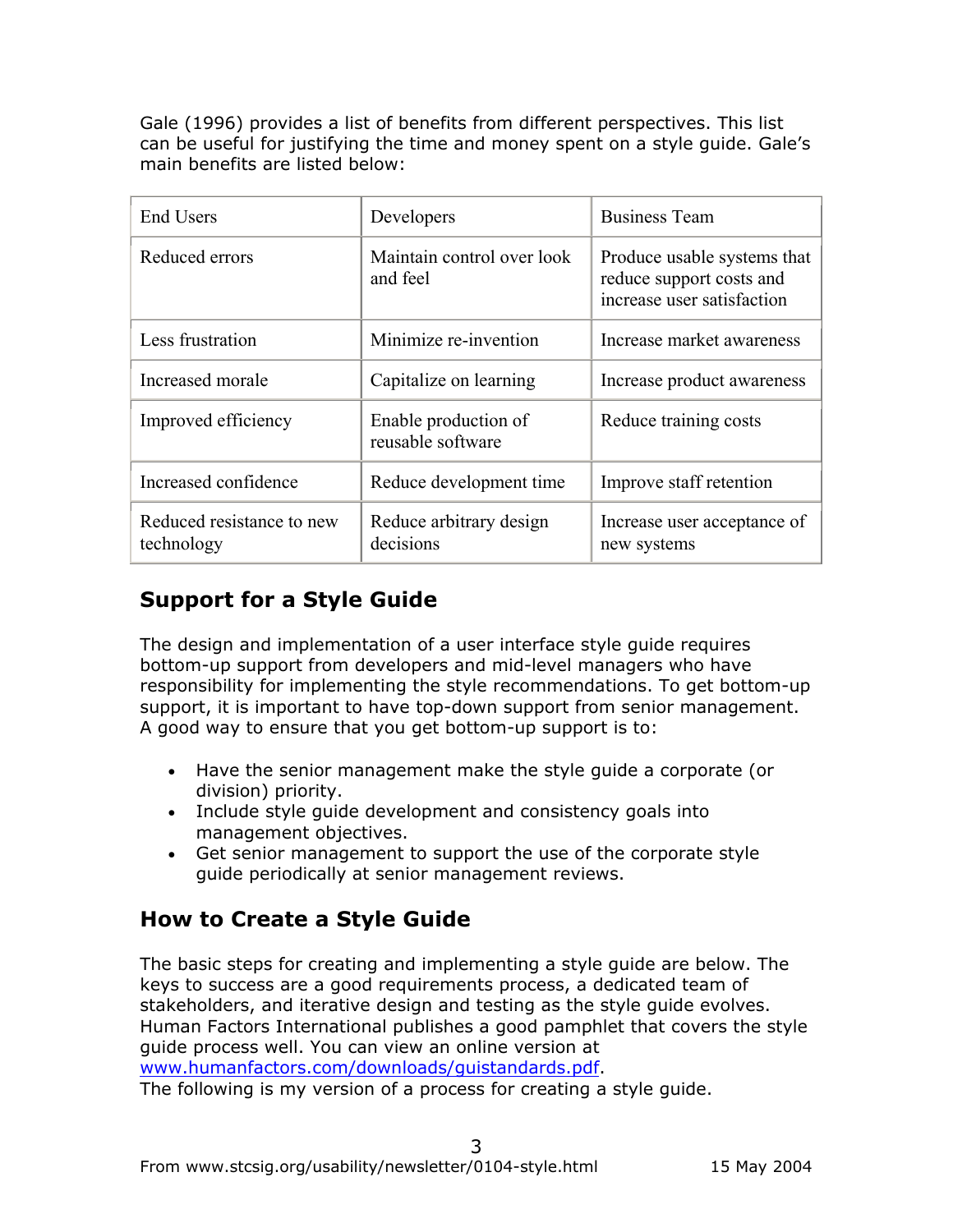- 1. Find someone who has developed a style guide and is aware of the pitfalls.
- 2. Work with a small group to define the requirements for your style guide. Do you want it online? Will it contain method standards? Will there be a way to do updates so that everyone will be notified? Does the style guide explain how exceptions will be dealt with?
- 3. Put together a group of 8-12 people who will be committed to the style guide and can dedicate a major portion of their time. Make sure that a few people on the committee have the clout to make style guide adherence a corporate priority.
- 4. Define a structured process for the development of the style guide.
- 5. Start with high-level architectural guidelines and standards that will have the most impact (templates for Web pages or major features like search). Have small groups with the relevant expertise write draft sections and have the entire group review them and provide feedback.
- 6. After defining the high-level pages or screens, work on lower level issues and general issues like color, use of controls, and text guidelines. Base these more detailed issues on the high-level components so the design is internally consistent.
- 7. Continually review the sections with the committee and when they are ready, publish them to a larger audience for additional review and comment. Conduct some usability edits on key sections of the document to ensure that it is usable.
- 8. Decide what processes will be implemented to publicize, distribute, update, and enforce the guidelines and standards in the style guide.
- 9. Publish the style guide and make it clear who will maintain the document.
- 10.Conduct style guide training with managers, developers, QA testers, and other key groups.
- 11.Convince the product team to implement consistency inspections and make consistency part of everyone's objectives, bonuses, and job descriptions!

#### **Reasons Why Style Guides Fail Tips on How to Avoid Failure**

Style guides can fail for a number of reasons. The following are some of the more common reasons for failure:

- The style guide is too big. It is best to focus on major areas that are really critical like templates for common pages than to cover every single topic as Microsoft tries to do in the 624-page magnum opus Microsoft® Windows® User Experience (Microsoft, 1999).
- There is no good publicity plan for introducing the style guide. Prepare a publicity plan and make a noticeable splash. Put up posters and have a style guide party.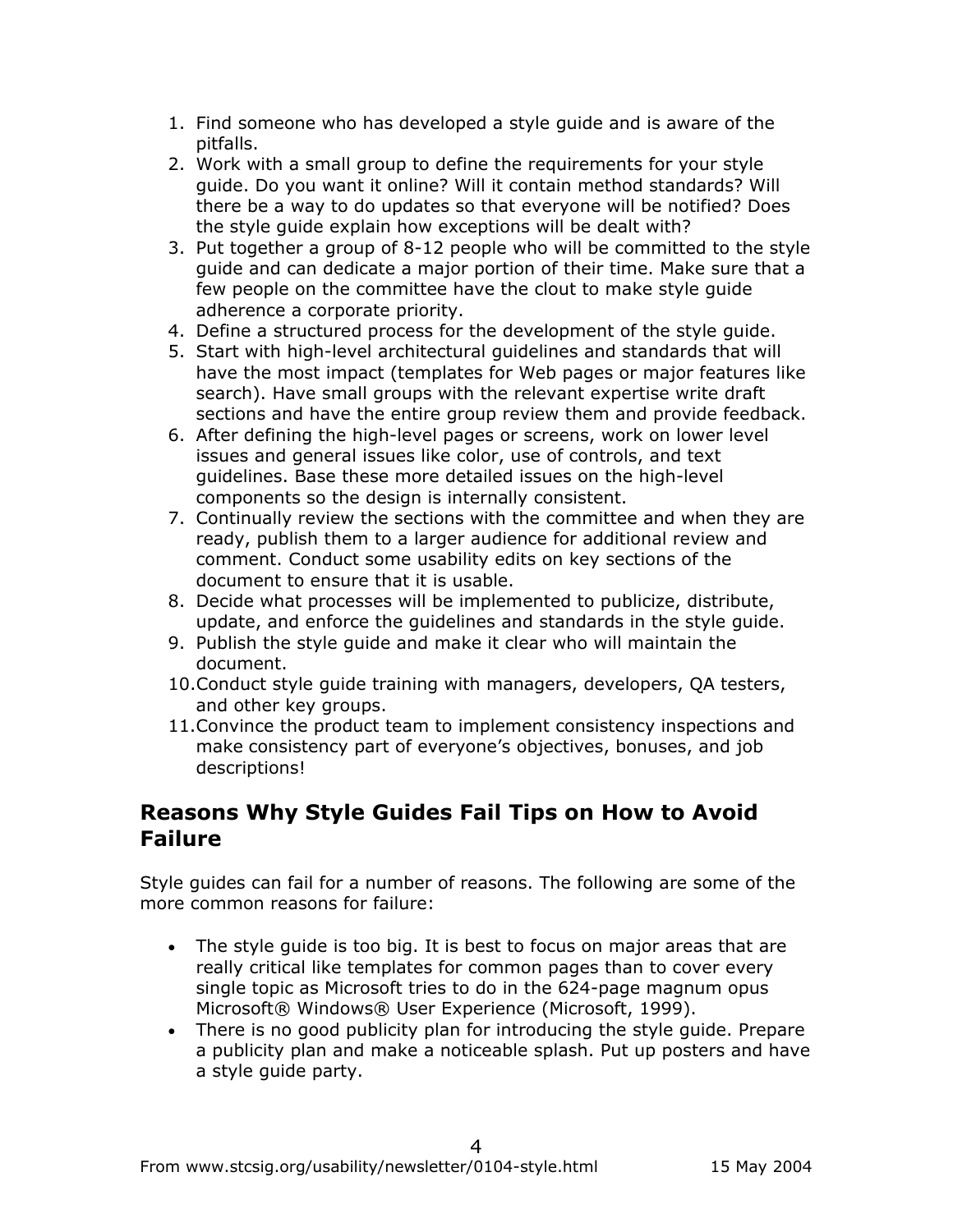- The users of the style guide have no performance objectives that will get them to use the style guide. Get upper management to include some consistency objectives in the performance plan for developers and development managers.
- Managers are not fully aware of the benefits of the style guide. Make the benefits part of your publicity plan.
- There is a perception that once a style guide is in place, no further usability or consistency work is necessary. Point out that the style guide does not address macro interaction problems that can lead to product failure.
- Key stakeholders and developers in general had no input to the style guide. Make sure that your choice of stakeholders is not based on who has time. Provide forums for wide review of the document.
- There is no good way to resolve conflicting principles. Provide an easy way to resolve conflicts. This might be a discussion forum where issues are discussed for a week and then a decision is made by the style guide team.
- The style guide has standards that cannot be followed because the development kit does not support that standard. Make sure that all the standards and guidelines can actually be followed with all the development kits. Something that worked with the Windows development kit may not work the same way with a Java kit.
- There are no formal methods (like consistency inspections) to support the style guide. A style guide in isolation will fail. Additional methods for assessing and reviewing products must be incorporated into the development process.
- There is no good way to distribute updates to the style guide. Provide a method for updating the style guide. Putting the style guide online is helpful, but you still need to alert people to changes and also not scare the development team who gets an update just before they ship. Work with management to develop reasonable rules on when new standards must be enacted.
- The style guide is not consistent and gives conflicting advice (for example, an earlier version of the Microsoft Style guide had some dialog boxes with access characters and some without access characters). Review the style guide carefully and make sure that you follow your own guidelines and that all examples are consistent with all rules. Any inconsistency in a consistency document will reduce credibility.
- The style guide is not usable. Iteratively test and inspect the document. Constantine and Lockwood (1999) suggest evaluating the style guide on the following criteria: conformity of style guide rules with accepted usability and design rules, thoroughness of the document, convenience, consistency, and compliance (do products reflect the standards and guidelines?).
- The index of the style guide is poor (not enough index terms and poor use of cross-referencing). A common complaint about style guides is that the index is not sufficient. Consider synonyms for objects (for

5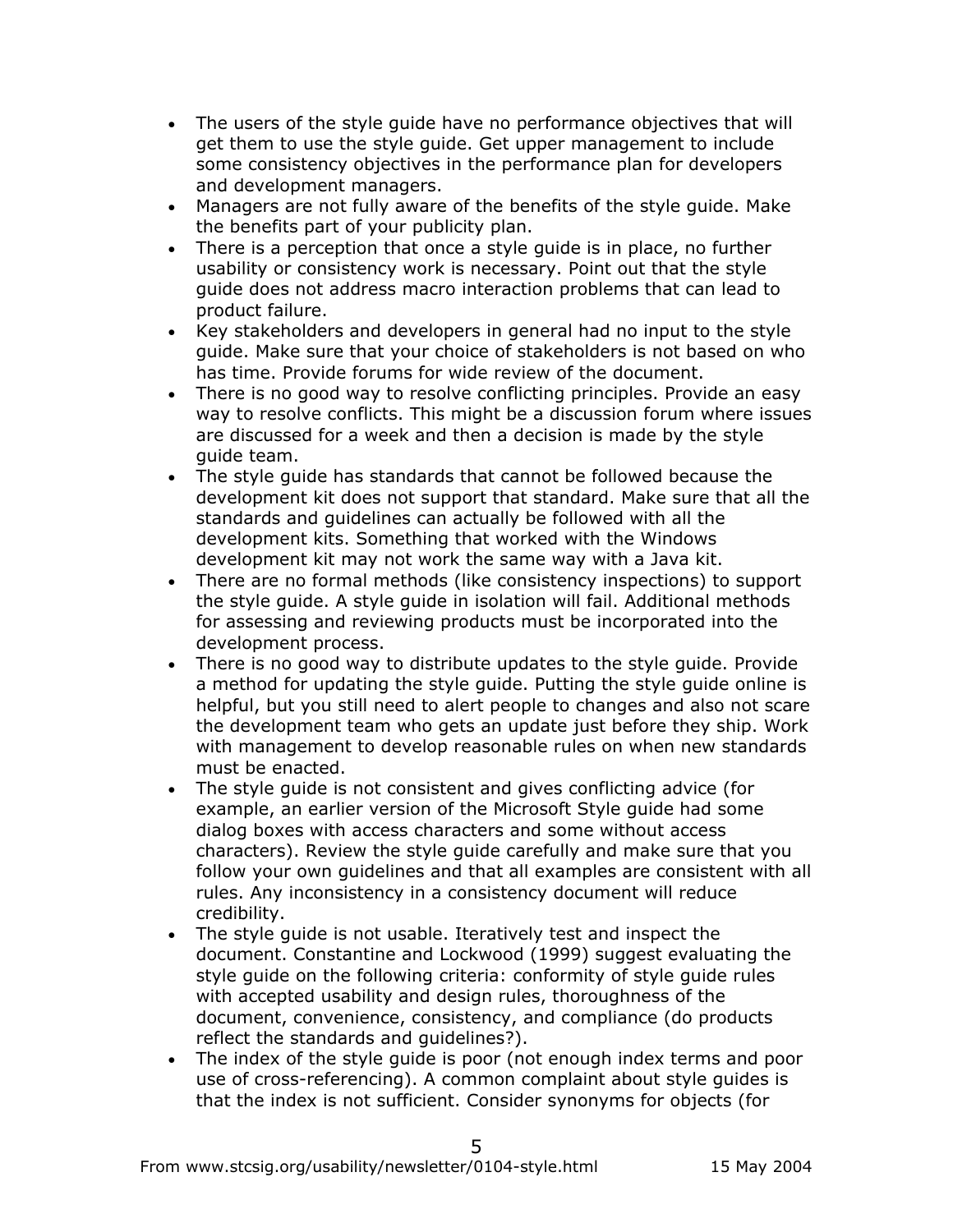example, text box, edit box, text field) and spend some time creating the index. Enlist the aid of a professional indexer.

- The difference between mandatory standards and recommended guidelines is not made clear. Have a clear way to indicate what MUST be followed and what SHOULD be followed.
- There are too many words. Don't get wordy. It is useful to explain the rationale between a rule, but don't go into too much detail.

### **How to Improve Consistency Beyond Style Guides**

As a consultant, I wrote several style guides. One of the ways to get consistency into everyone's mind is to have product teams take a short "Style Guide" consistency course with a number of short exercises on noticing and correcting inconsistencies. Even if you don't use a particular style guide, it might be worth having a lunchtime seminar where you do some "Can you find the inconsistencies?" exercises.

Group consistency inspections are a good way to reveal consistency problems and gaps in the style guide. They are also an excellent way to stimulate cross-group consistency in areas that the style guide covers as well as areas that are not covered by the style guide. Consistency inspections generally require a catalog of screen shots that can be marked up and if possible, a working prototype that allows a review of interaction consistency.

Error messages can create many problems from simple irritation to loss of data to support calls. If you are starting a new project, consider a generalpurpose error-handling tool. It is useful to have a general-purpose errorhandling tool that lists all the messages. These messages could be reviewed for readability, consistency, and usability and changed by someone (a writer, editor, or usability or tech support person) other than the developer. The ability to print out all error messages easily can be a real asset for usability, consistency, and accuracy reviews.

Printing out Web pages or GUI components and laying them out in a rough workflow in a public area (not where customers will see, but where internal folks would see) and asking people to write comments on the screen is effective. You can roll these items up and carry them around to meetings (I call them "GUI Rolls"). If you have a large color plotter somewhere that can do very large rolls, that is the best way. You can layout sequences of screens with Visio for example.

You can also do a formal consistency inspection on the GUI rolls that gets into detailed interaction and flow consistency in addition to look and feel issues.

To raise awareness about style guide issues at one company, we enlarged sections of our style guide to poster size and put them up in a number of conference rooms for several months. After a few weeks, people would sometimes point to the posters when they were reviewing a specification and say—hey, this product doesn't follow that guideline on the wall.

Nielsen's edited book, Coordinating User Interfaces for Consistency (Nielsen, 1989) is dated but still the only general reference on the issue of